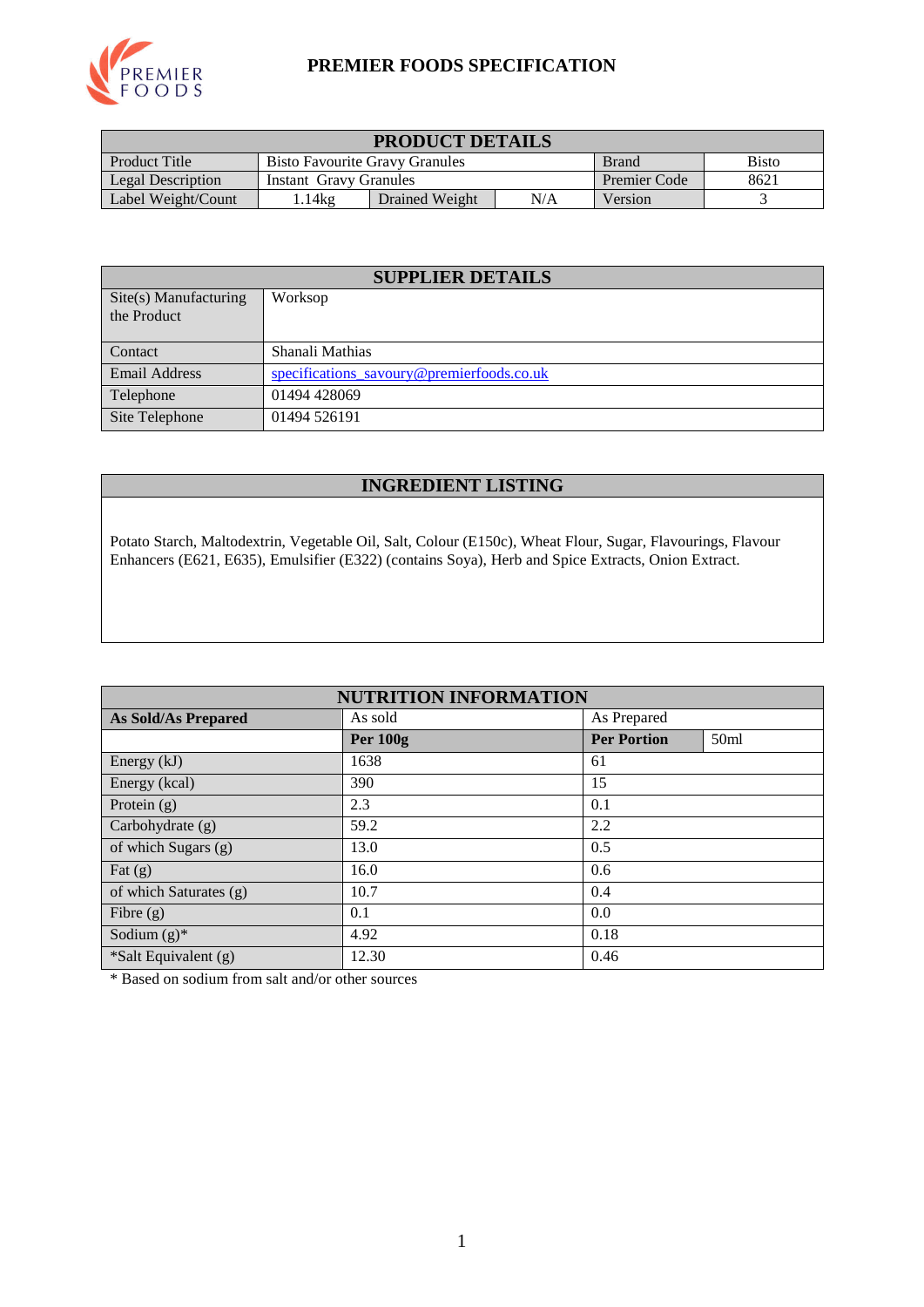

#### **PREMIER FOODS SPECIFICATION**

| <b>PRODUCT DETAILS</b>                                                                        |                                                       |                |     |         |  |
|-----------------------------------------------------------------------------------------------|-------------------------------------------------------|----------------|-----|---------|--|
| <b>Product Title</b><br><b>Bisto</b><br><b>Bisto Favourite Gravy Granules</b><br><b>Brand</b> |                                                       |                |     |         |  |
| Legal Description                                                                             | 8621<br><b>Premier Code</b><br>Instant Gravy Granules |                |     |         |  |
| Label Weight/Count                                                                            | .14kg                                                 | Drained Weight | N/A | Version |  |

| <b>ALLERGEN INFORMATION</b>          |                                                                |                          |  |  |  |  |  |
|--------------------------------------|----------------------------------------------------------------|--------------------------|--|--|--|--|--|
|                                      | <b>Contains / May Contain</b><br><b>Additional Information</b> |                          |  |  |  |  |  |
| Peanuts                              | N <sub>0</sub>                                                 |                          |  |  |  |  |  |
| <b>Nuts</b>                          | N <sub>0</sub>                                                 |                          |  |  |  |  |  |
| Sesame                               | N <sub>o</sub>                                                 |                          |  |  |  |  |  |
| Cereals containing Gluten            | Yes                                                            | Contains wheat flour     |  |  |  |  |  |
| Eggs                                 | N <sub>0</sub>                                                 |                          |  |  |  |  |  |
| Milk                                 | N <sub>0</sub>                                                 |                          |  |  |  |  |  |
| Fish                                 | N <sub>0</sub>                                                 |                          |  |  |  |  |  |
| <b>Molluscs</b>                      | N <sub>0</sub>                                                 |                          |  |  |  |  |  |
| Crustacea                            | N <sub>0</sub>                                                 |                          |  |  |  |  |  |
| Soya                                 | Yes                                                            | Emulsifier contains soya |  |  |  |  |  |
| <b>Sulphur Dioxide and Sulphites</b> | N <sub>0</sub>                                                 |                          |  |  |  |  |  |
| Celery                               | N <sub>0</sub>                                                 |                          |  |  |  |  |  |
| Mustard                              | N <sub>0</sub>                                                 |                          |  |  |  |  |  |
| Lupin                                | N <sub>0</sub>                                                 |                          |  |  |  |  |  |

**Note:** The information contained above relates to the presence/absence of ingredients in the product and is not a guarantee of total absence where presence is due to adventitious contamination within the supply chain

| <b>SUITABILITY</b>           |                    |                               |  |  |
|------------------------------|--------------------|-------------------------------|--|--|
|                              | <b>Suitability</b> | <b>Additional Information</b> |  |  |
| Suitable for Vegan Diet      | Yes                |                               |  |  |
| Suitable for Vegetarian Diet | Yes                |                               |  |  |
| Suitable for Halal Diet      | N <sub>0</sub>     | Not certified                 |  |  |
| Suitable for Kosher Diet     | No                 | Not certified                 |  |  |
|                              |                    |                               |  |  |

**Note:** The information contained above relates to the suitability based on the presence/absence of ingredients in the product and is not a guarantee of total absence where presence is due to adventitious contamination within the supply chain

Is the product organic? No